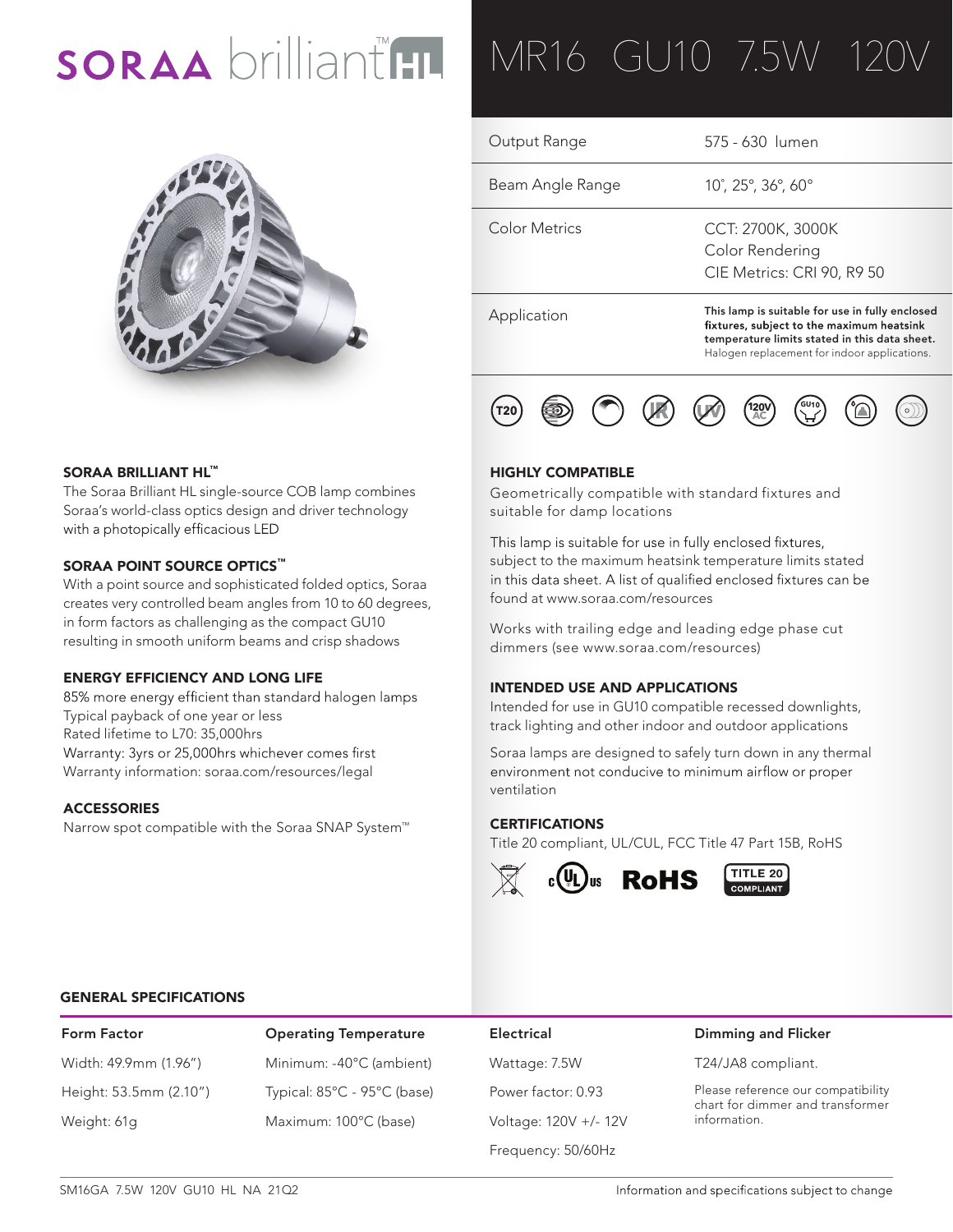#### DIMENSIONS



#### 10 DEGREE BEAM

### Beam Dia at 50% CBCP (ft) Field Dia at 10% CBCP (ft) Foot-candles (% of CBCP) 0.5 1.1 11.1% 1.0 2.1 2.8% 1.6 3.2 1.2% 2.1 4.2 0.7% 2.6 5.3 0.4%



#### 25 DEGREE BEAM

| Beam Dia at 50%<br>CBCP (ft) | Field Dia at 10%<br>CBCP (ft) | Foot-candles<br>(% of CBCP) |
|------------------------------|-------------------------------|-----------------------------|
| 1.3                          | 2.1                           | 11.1%                       |
| 2.7                          | 4.1                           | 2.8%                        |
| 4.0                          | 6.2                           | 1.2%                        |
| 5.3                          | 8.3                           | 0.7%                        |
| 6.7                          | 10.3                          | 0.4%                        |

#### 36 DEGREE BEAM

#### 60 DEGREE BEAM

| Beam Dia at 50%<br>CBCP (ft) | Field Dia at 10%<br>CBCP (ft) | Foot-candles<br>(% of CBCP) |                | Beam Dia at 50%<br>CBCP (ft) | Field Dia at 10%<br>CBCP (ft) | Foot-candles<br>(% of CBCP) |
|------------------------------|-------------------------------|-----------------------------|----------------|------------------------------|-------------------------------|-----------------------------|
| 1.9                          | 3.1                           | 11.1%                       | 3'             | 3.5                          | 5.4                           | 11.1%                       |
| 3.9                          | 6.1                           | 2.8%                        | 6 <sup>'</sup> | 6.9                          | 10.8                          | 2.8%                        |
| 5.8                          | 9.2                           | 1.2%                        | 9'             | 10.4                         | 16.2                          | 1.2%                        |
| 7.8                          | 12.2                          | 0.7%                        | 12'            | 13.9                         | 21.6                          | 0.7%                        |
| 9.7                          | 15.3                          | 0.4%                        | 15'            | 17.3                         | 27.0                          | 0.4%                        |

Note: Footcandles may be calculated by multiplying the CBCP of the desired model number by the percentage in the tables above